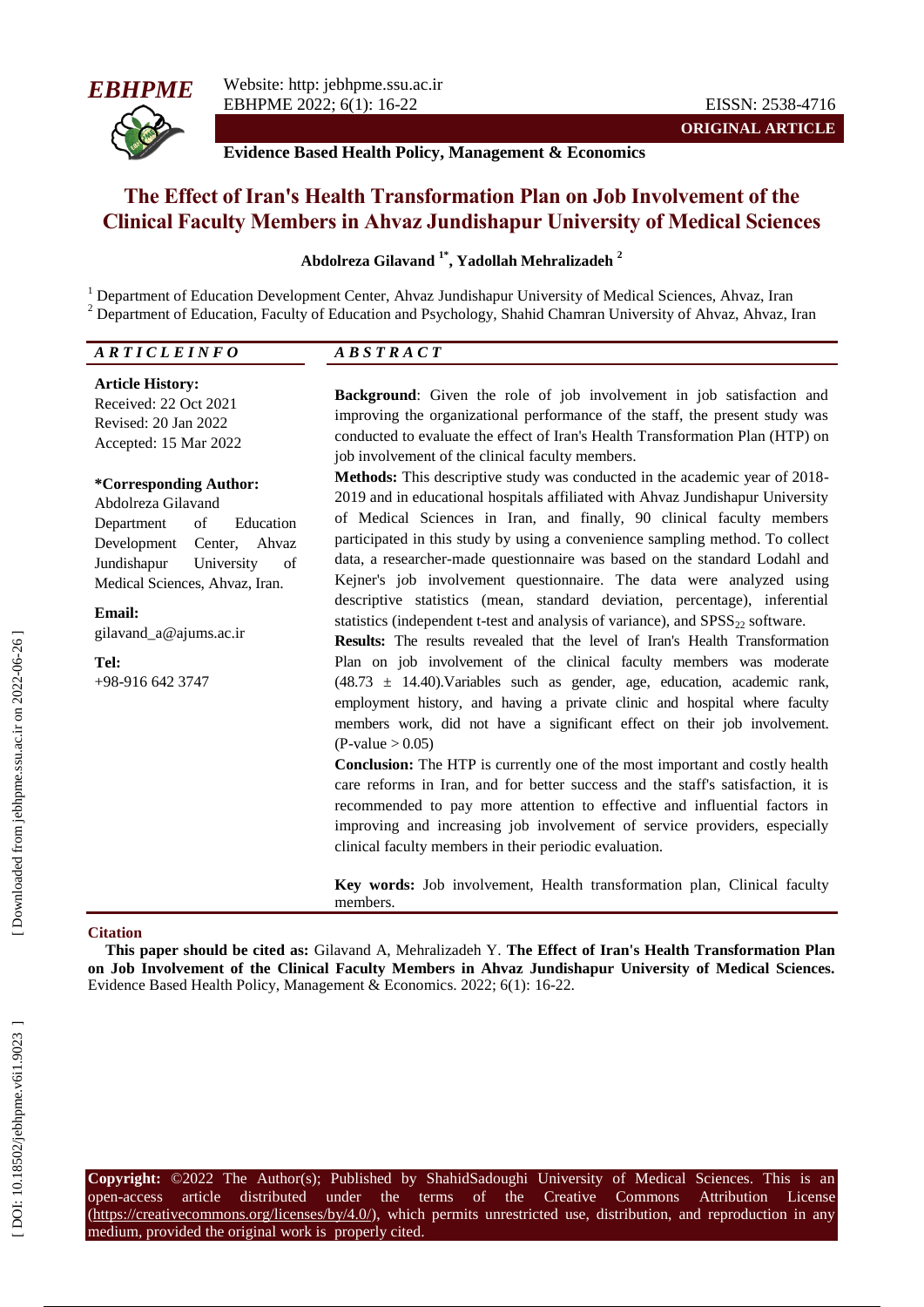**Volume 6 , Issue 1 , March 2022 ; 16**

DOI: 10.18502/jebhpne.v6i1.9023

#### **Introduction**

ranian health system has faced various problems I ranian health system has faced various problems<br>in recent years, and these problems have caused dissatisfaction among the people and various parts of the health system. Finally, the Health Transformation Plan (HTP) began on May 6, 2014 to institute reform s regarding challenges in the field of health in Iran. The main goals of this plan included financial protection of people, seeking justice for public access to health services , improving the quality of health care services and infrastructure, providing free health insurance, ,and reducing medical expenses of patients. Implementation of HTP after 7 years has faced some problems, especially the lack of sustainable financial resources ( 1, 2). Studies have indicated that health care recipients (the public) are satisfied with the implementation of this plan ( 2). However, other studies have shown that some healthcare providers (nurses and physicians) are dissatisfied with implementation of this plan ( 3, 4). Job involvement is the degree to which a person is involved in his or her job mentally, cognitively, and psychologically , which is of a particular interest and importance to him or her. Job participation is an important factor that can increase the effectiveness of an organization. With increasing the job involvement level of the staff in an organization, the effectiveness will increase as well ( 5, 6). Low job involvement leads to burnout, neurosis, alienation from work and organization, lack of purpose or work -life unbalance of the staff ( 5, 6). Studies show that job involvement has an effect on employee job satisfaction and can improve their performance. (7, 8).

Studies carried out in Iran have also shown that job involvement is associated with components such as strategic adaptation, the provider's and transformational leadership, demographic characteristics, organizational culture, strategic adaptation, valuable work, the role of professional ethics , and emotional intelligence ( 9). The staff with job involvement rarely leave their jobs and wait to work for another organization. Job involvement also leads to the

timely attendance of the staff and a sense of achievement at work. It also results in a sense of optimism about the future of the organization and aligns the personal and organizational goals. However, not addressing job involvement and the subsequent leaving of the service can impose several harms to the health care system ( 9 ). One of the factors for implementing HTP is the presence of a resident physician on a dailybasis, especially on weekends and nights, in the public hospitals with more than 64 beds, which allows the emergency patients to quickly access a specialist, and the appropriate treatment procedures can be performed in the shortest possible time by a resident specialist for emergency patients. Clinical faculty members are the same specialist s engaged in the educational and therapeutic activities in educational hospitals. Therefore, given the positive role of job involvement on job satisfaction and improving organizational performance of the staff . The aim of this study was to investigate the effect of HTP on occupational involvement of clinical faculty members.

#### **Materials and Methods**

This descriptive study was conducted in the academic year of 2018 -2019 and in educational hospitals affiliated with Ahvaz Jundishapur University of Medical Sciences in Iran . The statistical population of the present study included all clinical faculty members  $(N= 351)$ , 90 of whom were assistant professors with at least one year of employment history and a specialty or PhD degree , included in this study by using a convenience sampling method. After stating the objectives of research and obtaining the written consent of the samples, they were ensured that their information would remain confidential , and that they can leave the study at any time if they did not want to participate. Questionnaires were distributed in different work shifts , and at the workplace of clinical faculty members in five educational hospitals of the university. Questionnaire s consisting of two sections were

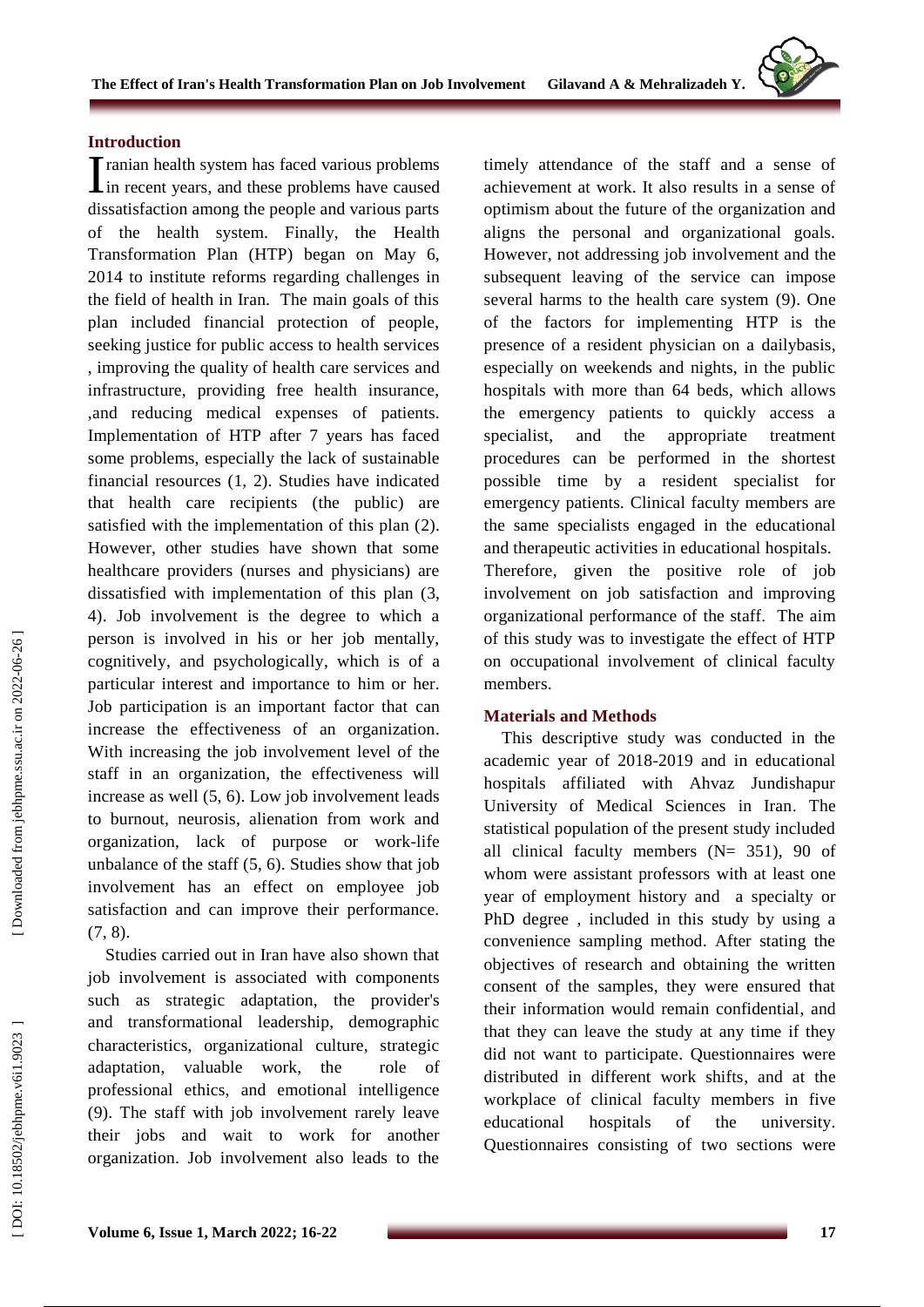used to collect data. The first section included demographic characteristics of the subjects such as age, gender, level of education, type of employment, employment history, academic rank , the place of employment, and the type of service (full -time and part -time). The second section was a researcher -made questionnaire designed based on the standard Lodahl and Kejner's job involvement questionnaire. This questionnaire was designed and developed in 1965 by Lodahl and Kejner to measure the degree of job involvement (10). The "HTP" option was added to the questionnaire. This questionnaire included 20 questions assessing the job involvement of the staff on a 4 -point Likert scale (strongly agree, agree, disagree and strongly disagree) . The score of 20 to 40 represents the lowest job involvement, 40 to 60 is moderate, and 60 or higher shows a high level of job involvement. The validity of this questionnaire was assessed and confirmed through the opinions of the clinical faculty members , and its reliability was confirmed using Cronbach's alpha , which was 87 %. The data were analyzed using descriptive statistics (mean, standard deviation, percentage ), inferential statistics (independent t -test and analysis of variance), and  $SPSS<sub>22</sub>$  software. This research was derived from the research project approved by Deputy of Research and Technology

in Ahvaz Jundishapur University of Medical Sciences with number SDH -9706 , and ethics code of IR.AJUMS.REC.1397.370.

### **Results**

In this study, 90 clinical faculty members answered the questionnaires. (80 % males and 20 % females) with the age groups of under 40 (40 %), 40-50 (33.30 %), over 50 (26.70 %), The educational background consisted of 57.8 0 % with specialty, 15.5 0 % with fellowship , and 57.8 0 % with sub - specialty . 53.3 0 % had the employment history of less than 10 years and 46.7 0 % had the work experience of over 10 years . The academic degree of 72.2 0 % was assistant professor, 17.8 0 % were associate professor s, and 10 % were professor s . 50 % of the population worked full -time.

Table 1 presents the demographic characteristics of the statistical population.

Table 2 indicates that the level of the Iran's HTP on job involvement of the clinical faculty members was moderate  $(48.73 \pm 14.40)$ .

Table 3 reveals that variables of gender, age, education, academic rank, employment history, and having a personal clinic and hospital where faculty members work, did not have a significant effect on their job involvement (P-value  $> 0.05$ ).

|                           | <b>Variables</b>       | N  | Percentage |
|---------------------------|------------------------|----|------------|
|                           | Male                   | 72 | 80.00      |
| Gender                    | Female                 | 18 | 20.00      |
|                           | Under $40$             | 36 | 40.00      |
| Age                       | $40 - 50$              | 30 | 33.30      |
|                           | Over 50                | 24 | 26.70      |
|                           | Specialty              | 24 | 26.70      |
| Education                 | Fellowship             | 14 | 15.50      |
|                           | Sub-Specialty          | 52 | 57.80      |
| <b>Employment history</b> | Less than 10 years     | 48 | 53.30      |
|                           | Over 10 years          | 42 | 46.70      |
|                           | Assistant professor    | 65 | 72.20      |
| Academic degree           | Associate professor    | 16 | 17.80      |
|                           | Professor              | 9  | 10.00      |
| Type of employment        | Permanent              | 36 | 40.00      |
|                           | Contractual employment | 36 | 40.00      |
|                           | Service commitment     | 18 | 20.00      |

**Table 1.** The demographic data of the samples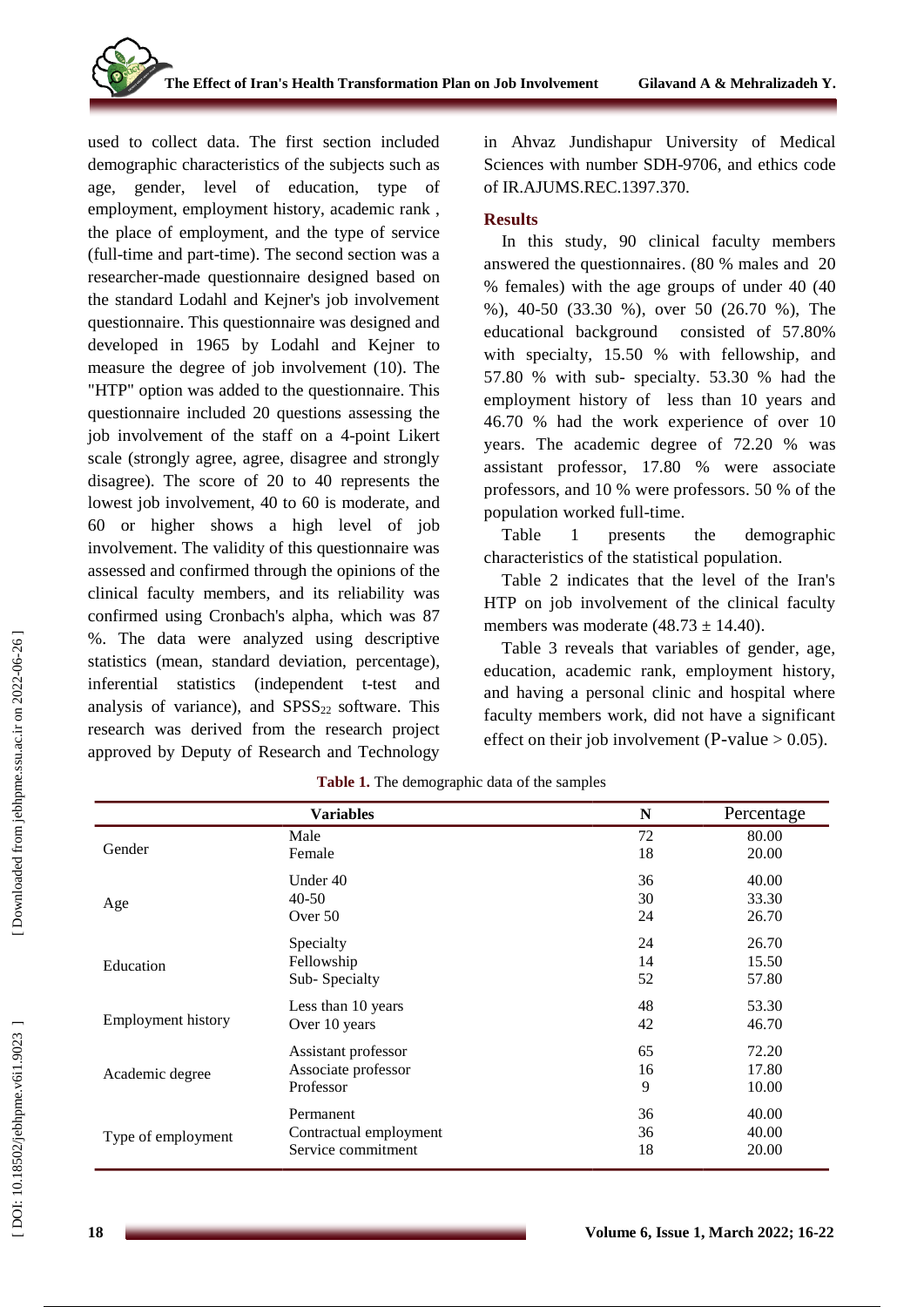

**The Effect of Iran's Health Transformation Plan on Job Involvement** Gilavand A & Mehralizadeh Y.

|                        | <b>Variables</b> | N  | Percentage |
|------------------------|------------------|----|------------|
| Location<br>(hospital) | Imam Khomeini    | 33 | 36.70      |
|                        | Aboozar          | 12 | 13.30      |
|                        | Razi             | 15 | 16.70      |
|                        | Golestan         | 30 | 33.30      |
| Full-time              | Yes              | 45 | 50.00      |
|                        | N <sub>o</sub>   | 45 | 50.00      |

| $\cdots$    | .     |  | $\sim$                                                           |
|-------------|-------|--|------------------------------------------------------------------|
| 71<br>_____ | _____ |  | $\overline{\phantom{a}}$<br>,<br>the contract of the contract of |

**Table 3 .** Investigating the effect of demographic characteristics of the faculty members on their job involvement score

|                    | Variable           | <b>Mean</b> | <b>SD</b> | <b>Test</b>    | $P*$ |
|--------------------|--------------------|-------------|-----------|----------------|------|
|                    | Male               | 28.00       | 6.72      |                |      |
| Gender             | Female             | 26.80       | 9.23      | Mann-Whitney   | 0.86 |
| Age                | Under 40           | 23.80       | 5.67      |                |      |
|                    | $40 - 50$          | 30.50       | 7.11      | Kruskal Wallis | 0.97 |
|                    | Over $50$          | 30.00       | 7.07      |                |      |
| Employment history | Less than 10 years | 27.00       | 5.30      | Mann-Whitney   | 0.83 |
|                    | Over 10 years      | 28.80       | 7.90      |                |      |
|                    | Specialty          | 26.90       | 7.40      |                |      |
| Education          | Fellowship         | 26.60       | 5.30      | Mann-Whitney   | 0.28 |
|                    | Sub-specialty      | 29.60       | 7.90      |                |      |
| Full-time          | <b>Yes</b>         | 27.90       | 5.08      | Mann-Whitney   | 0.12 |

 $*P < 0.01$  was considered as significant

#### **Discussion**

The research results revealed that the effect of Iran's HTP on job involvement of the clinical faculty members was moderate. In addition, their demographic variables did not have a significant effect on their job involvement. A study conducted in educational and medical centers affiliated with Kurdistan University of Medical Sciences also reported a moderate level of job involvement among the staff (10). A study carried out in Jiroft also reported a moderate level of job involvement among the clinical nurses (1 1). Furthermore, a study carried out in educational hospitals affiliated with Birjand University of Medical Sciences reported a moderate level of job involvement among the nurses (1 2). A study carried out in a hospital in Tehran reported a moderate level of job involvement (1 3). The results of these studies were consistent with the present study. However, in a study by Saeed et al . (14) the job involvement of nurses in selected hospitals in

Tehran and Kerman was evaluated to be low, which was not consistent with this study (15). HTP is one of the most important , costly , and recent reforms in Iran. Despite solving many problems, it still suffers from some structural problems, which has caused dissatisfaction among physicians. Also, financially, injustice in payments and lack of sustainable financial resources to continue this plan can be considered the main challenges leading to dissatisfaction of medical staff (2). In this regard, results of a recent research carried out in educational hospitals affiliated with Jundishapur University of Medical Sciences revealed that only 56% of the clinical faculty members were satisfied with implementation of the plan and the highest dissatisfaction was related to the way wages and fees are paid ( 4). The results of a study carried out in educational hospitals affiliated with Rafsanjan University of Medical Sciences also revealed that most physicians were dissatisfied with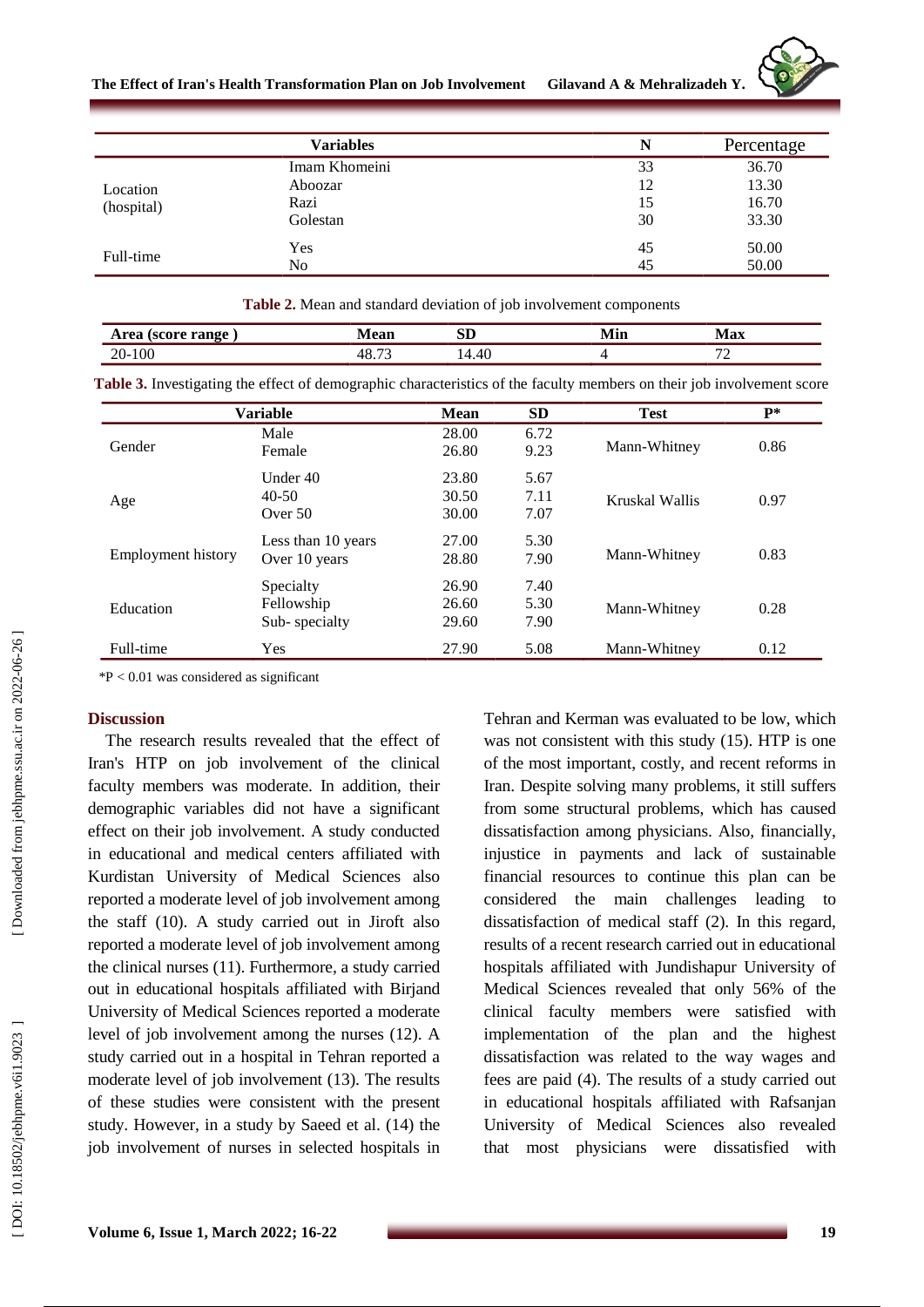implementation of HTP, particularly with the methods of paying wages and fees (1 5). A recent review article also indicated that , in addition to physicians, nurses were also dissatisfied with implementation of HTP ( 3). Also, the results of a study conducted in educational hospitals affiliated with Shiraz University of Medical Sciences revealed that 68.90 % of the nurses were dissatisfied with HTP (1 6).

Six years after the implementation of this plan, the change in conditions and problems caused by the plan led to strategic challenges, the most important of which include d (1 -4,17) :

- Change in the demographic pyramid: increase in government's financial obligations due to a decrease in population growth and increase in the mean age of Iranian population in the next years

- Increase in government roles: The main mission of the Ministry of Health is policy -making, regulating the rules, monitoring and evaluating, this is while this ministry is currently the largest provider of health services.

-Lack of prediction of sustainable financial resources: The dependence of the government's public budget on unsustainable oil resources has challenged the possibility of providing sustainable financial resources for the HTP .

- Prioritizing treatment over prevention in the plan's policies and surpassing of the treatment costs over preventive care costs

-Fast growth of medical costs regarding the social security insurance and the health insurance as the basic health insurance organizations in Iran

- A sharp increase in debts of the healthcare sector, especially the debt of the Ministry of Health to pharmaceutical organizations and physicians regarding the payment of their salaries<br>- Injustice in paying the staff salaries and a big

income gap between specialist and general physicians and nurses

- Lack of workforce in Iran's health system

-Bankruptcy of the public hospitals: The increase in medical tariffs in the third step of HTP increased the financial burden of basic insurance; and thus , increased the insurance debt of public hospitals, such that public hospitals face d large debts to pharmaceutical companies and medical equipment entities which made them bankrupt.

#### **Conclusion**

Different individual, organizational and environmental variables are involved in the success rate and job involvement of the employed people and recognizing them can prepare the conditions for effective decisions and measures. Finding characteristics related to the level of job involvement will be crucial, since increasing job involvement increases efficiency, , and by recognizing the related components and improving them, the job involvement increases , and organizational goals are achieved. Given high complexity and sensitivity of the issue, it is crucial to pay attention to the job involvement of the staff in working environments, especially hospitals and health care centers, since human resources play the key role regarding people's lives. Managers should try to make good use of the staff's potential by creating an appropriate environment and improving job involvement, and thus, the performance of the organization. Therefore, it is recommended to pay more attention to effective and influential factors for improving and increasing job involvement of the clinical faculty members in the periodic evaluation of the HTP .

Non -participation of all clinical faculty members in this study is one of its limitations. Also, according to the studies conducted so far, a similar study has not been conducted with this research, which is one of the strengths of this research.

It is suggested that in future research, nonfaculty physicians and other medical staff be evaluated and then compared.

## **Acknowledgements**

This study was derived from the research project approved by Deputy of Research and Technology in Ahvaz Jundishapur University of Medical Sciences .

## **Conflict of interest s**

The authors declared no conflict of interest s .

## **Authors' contributions**

Gilavand A and Mehralizadeh Y designed

Downloaded from jebhpme.ssu.ac.ir on 2022-06-26]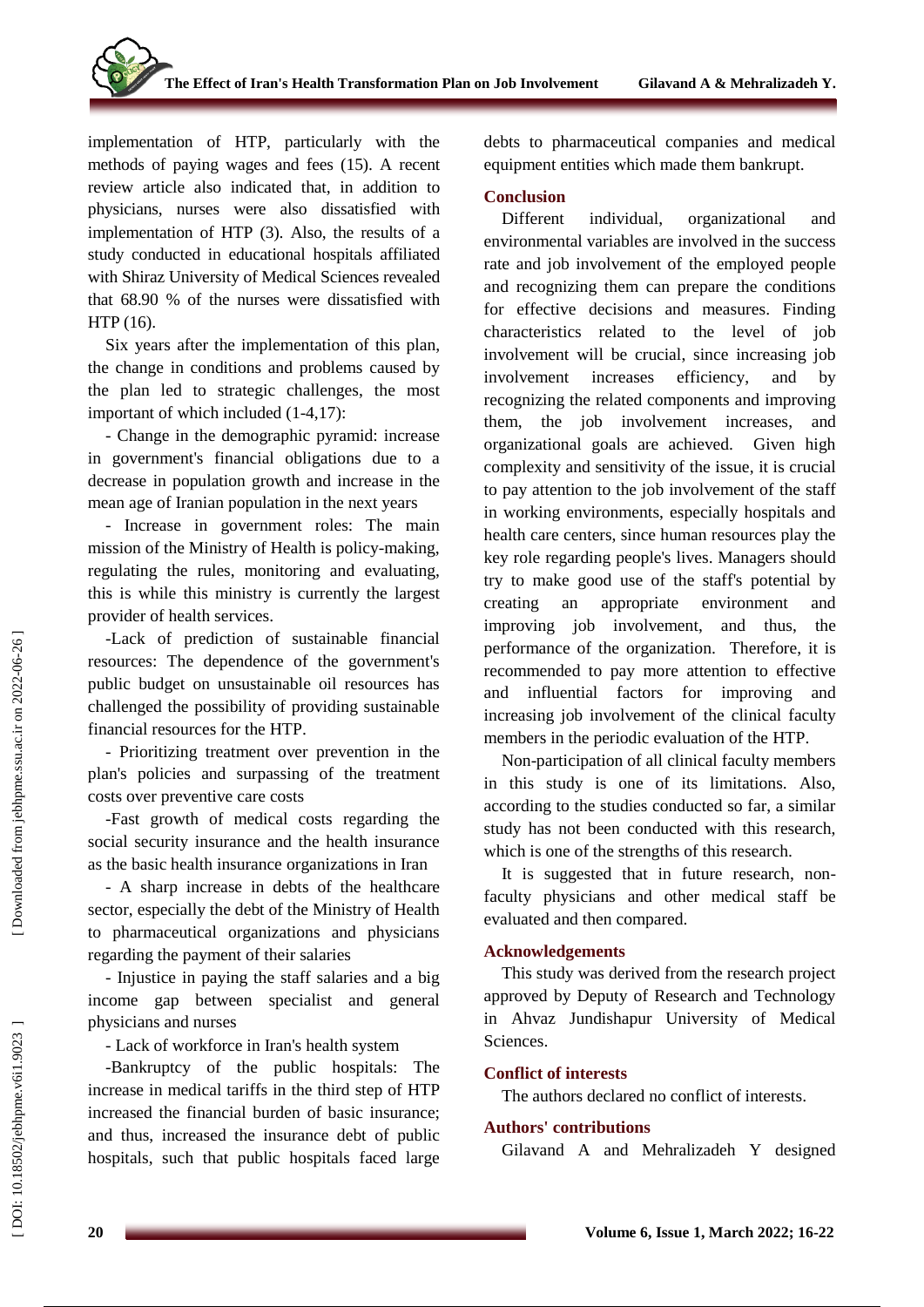research; Gilavand A and Mehralizadeh Y conducted research; Mehralizadeh Y analyzed data; and Gilavand A and Mehralizadeh Y wrote the paper. Gilavand A had primary responsibility for final content. All authors read and approved the final manuscript.

### **Funding**

This study was funded by Ahvaz Jundishapur University of Medical Sciences with number SDH - 9706 .

#### **References**

- 1. Raisi M, Eskandari N, Abbasi M, Rahbar A. Customers' satisfaction with the Iranian health system reform plan. Journal of Educational and Health Promotion. 2019; 8(1): 170. doi: 10.4103/ jehp.jehp\_33\_19.
- 2 . Moradi -Lakeh M, Vosoogh -Moghaddam A. Health sector evolution plan in Iran; equity and sustainability concerns. International Journal of Health Policy and Management. 2015; 4(10): 637 -40. doi: 10.15171/ ijhpm.2015.160.
- 3 . Gilavand A. Studying nurses' satisfaction with the health system development plan at Iranian Universities of Medical Sciences: A review. Indo American Journal of Pharmaceutical Sciences. 2018; 05(03): 1401-8. doi: 10.5281/zenodo. 1197500.
- 4 . Gilavand A, Mehralizadeh Y. Evaluation of clinical faculty members' satisfaction with implementation of health system reform plan in Iran: A study at the Ahvaz Jundishapur University of Medical Sciences. Future of Medical Education Journal. 2020; 10(2): 3 -8. doi: 10.22038/fmej.2020.45074.1304 .
- 5 . Rahati A, Sotudeh -Arani H, Adib -Hajbaghery M, Rostami M. Job involvement and organizational commitment of employees of prehospital emergency medical system. Nursing and Midwifery Studies. 2015; 4(4): e30646. doi:10.17795/ nmsjournal30646 .
- 6 . Gorji HA, Etemadi M, Hoseini F. Perceived organizational support and job involvement in the Iranian health care system: A case study of emergency room nurses in general hospitals. J

Educ Health Promot. 2014; 3: 58. doi: 10.4103/2277 -9531.134760.

- 7 . Fernández -Salinero S, García Collantes Á, Rodríguez Cifuentes F, Topa G. Is job involvement enough for achieving job satisfaction? The role of skills use and group identification. International Journal of Environmental and Public Health. 2020; 17(12): 4193. doi:10.3390/ijerph17124193.
- 8 . Ćulibrk J, Delić M, Mitrović S, Ćulibrk D. Job satisfaction, organizational commitment and job involvement: The mediating role of job involvement. Frontiers Psychology. 2018; 9: 132. doi: 10.3389/fpsyg.2018.00132.
- 9 . Mohammadbidaghi M, Gilavand A. Studying job involvement and its relation with other variables among non -faculty staff of Iranian Universities of Medical Sciences: A review. American Journal of Pharmaceutical Sciences. 2018; 05(03): 1540 -5. doi: [10.5281/zenodo.](http://dx.doi.org/10.5281/zenodo.1205437) [1205437](http://dx.doi.org/10.5281/zenodo.1205437) .
- 10 . Lodahl TM, Kejnar M. The definition and measurement of job involvement. Journal of Applied Psychology. 1965; 49(1): 24 –33. doi: 10.1037/h0021692.
- 11 . Khalesi N, Salehi M, Moradi F, Ahadi nejad B, Mohamadi R, Rohani B. The relationship between servant leadership and job involvement in teaching hospitals affiliated to Kurdistan University of Medical Sciences: 2011. Journal of Health Administration. 2012; 15(47): 23 -32. [In Persian]
- 12 . Ghaderi M, Shamsi A. The relationship between emotional intelligence and job involvement among hospital nurses. Journal of Nursing Management. 2013; 2(3): 8 -15 . [In Persian]
- 13 . Bahrami M, Binayian S, Binayian H, Sharifzadeh GhR, Mehri M. The relationship between spiritual and cultural intelligence with occupational conflict in nurses. Journal of Nursing Education. 2020; 8(6): 48 -56. [In Persian]
- 14 . Gorji AH, Fatahi H, Kazemeini N, Shokri A. The Relationship between Strategic Alignment" and Employee Engagement" of Hasheminejad

DOI: 10.18502/jebhpme.v6i1.9023